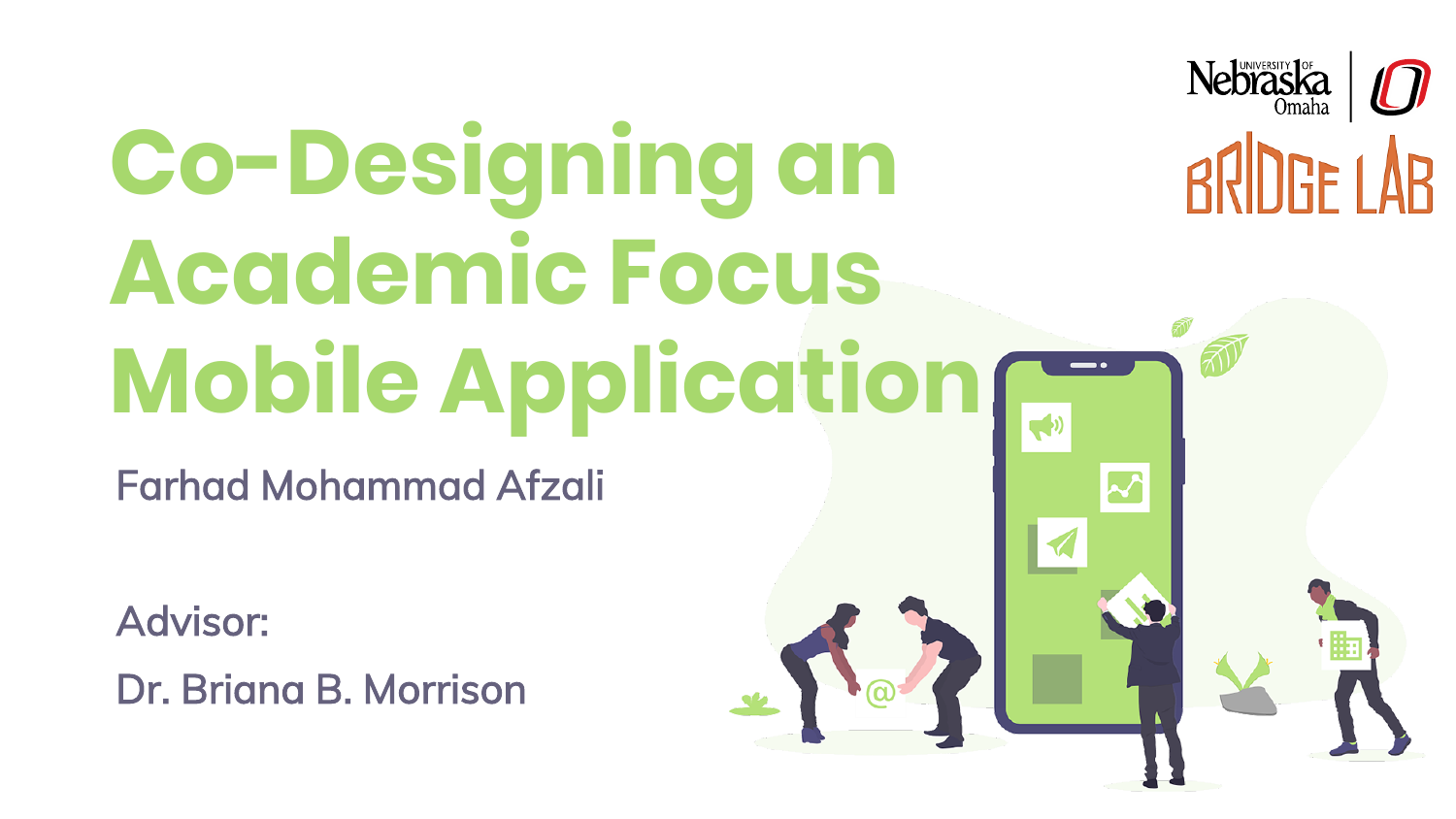## **98%** Millenials own smartphones

#### **97%** Students use or would like to use their phones in the class

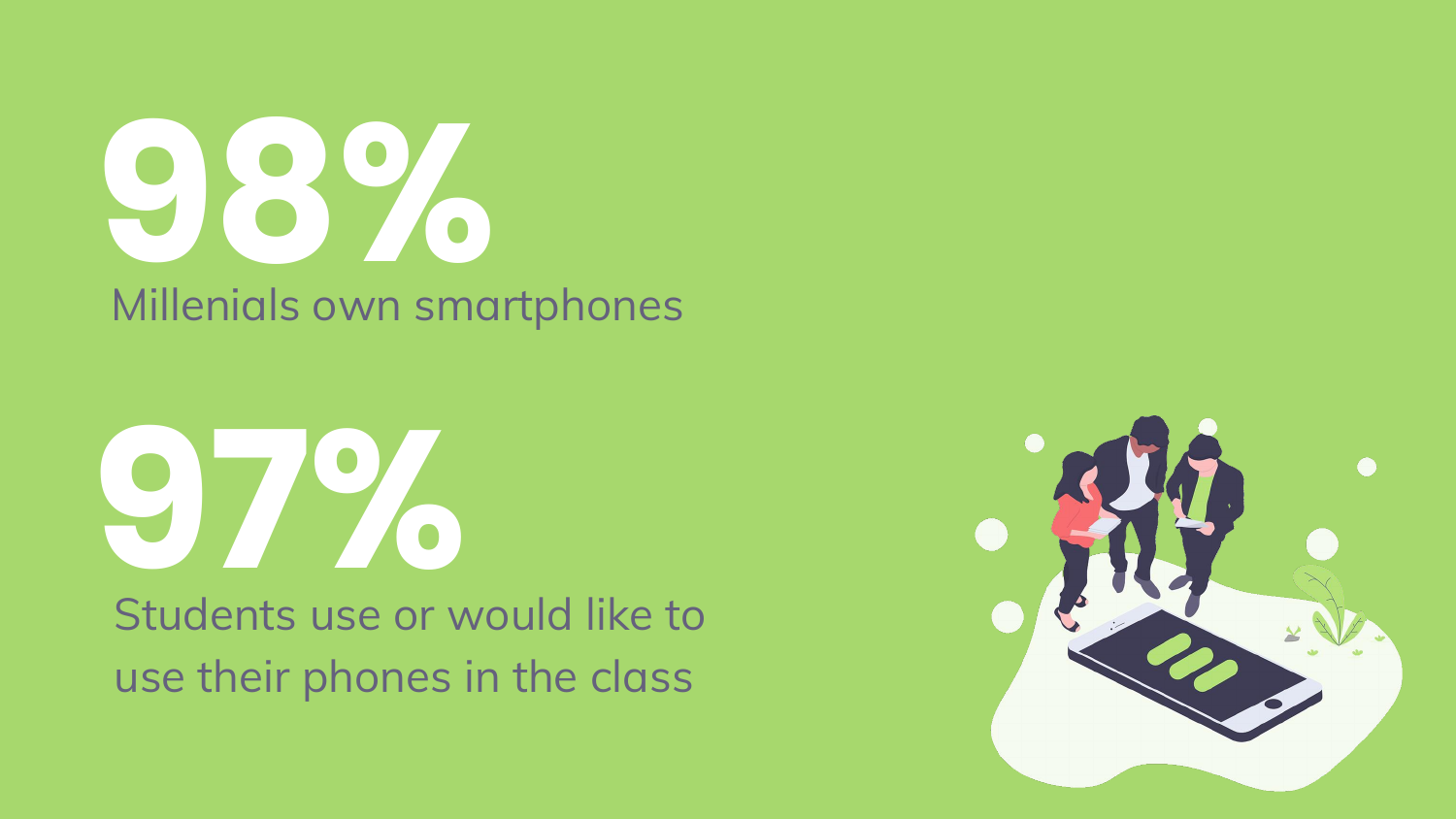# **Multitasking**

- Task switching (Jersild, 1927)
- Task switching in academia (Rosen, Mark Carrier, & Cheever, 2013)
- Negative relationship between smartphone usage and academic performance (Al-Barashdi, Bouazza, & Jabur, 2015; Chaudhury & Tripathy, 2018; Hawi & Samaha, 2016; Samaha & Hawi, 2016)
	- Facebook and texting (Junco & Cotten, 2012)
	- Instant Messaging (Bowman, Levine, Waite, & Gendron, 2010)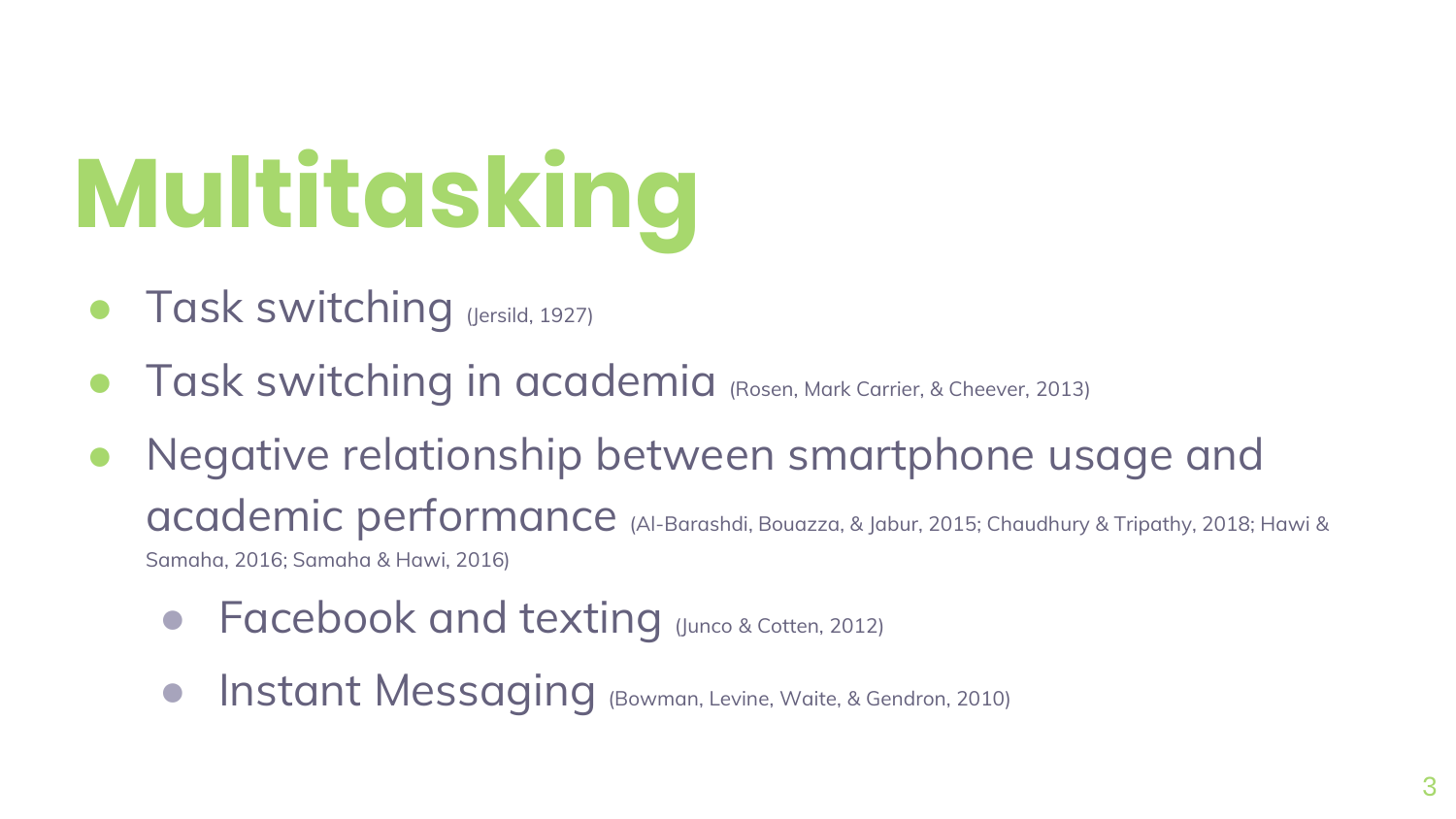### **1.Observations**



| Observation                 |            |            |            |
|-----------------------------|------------|------------|------------|
| Start time                  | 7:30 pm    | 3:45 pm    | 5:00 pm    |
| <b>Duration</b>             | 30 minutes | 60 minutes | 60 minutes |
| <b>Students</b><br>observed | 122        | 18         |            |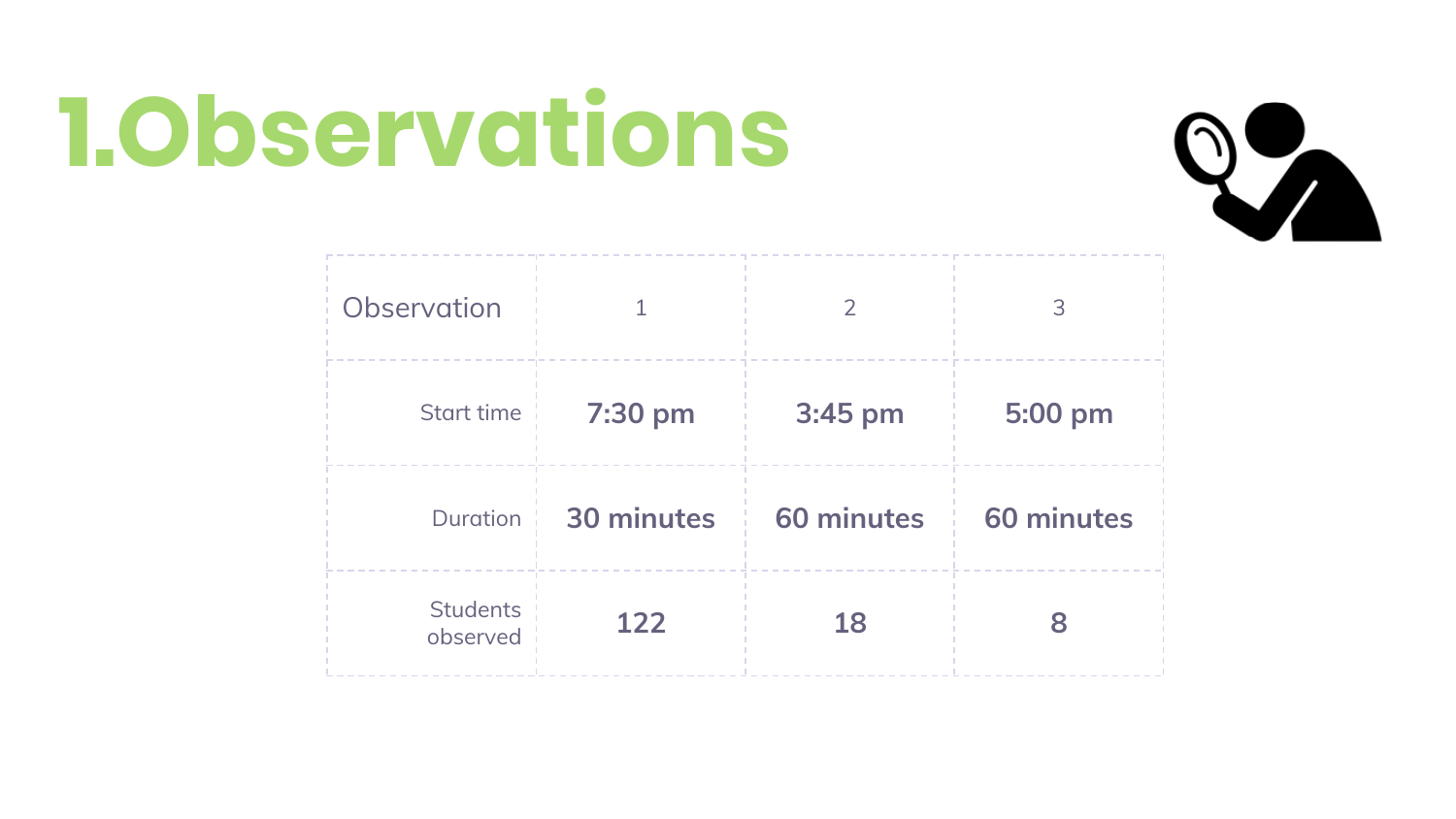

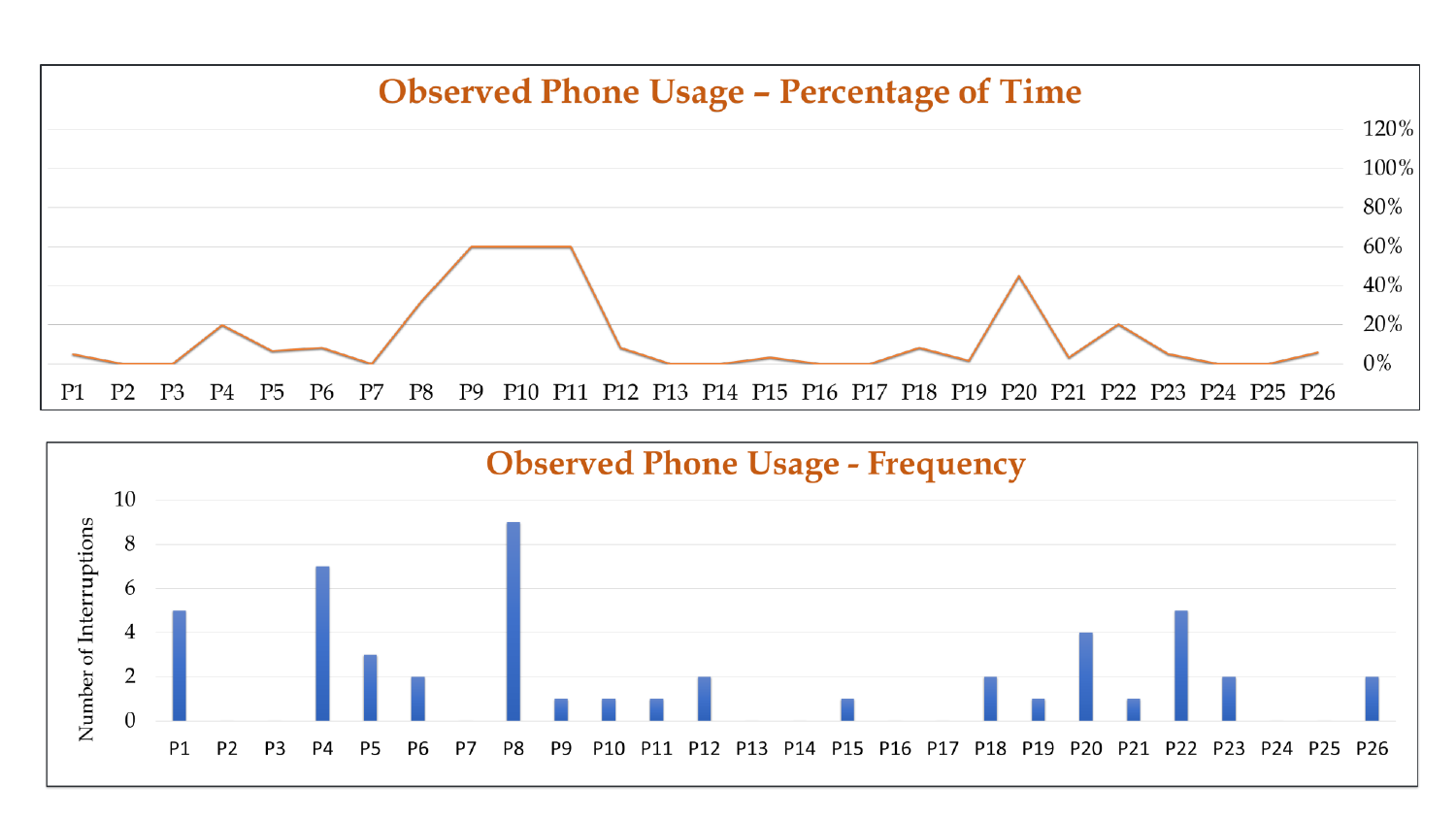# **2. Survey**

- Smartphone Addiction Scale Short Version (SAS-SV)
- **Two Midwestern universities**
- 353 Reponses (274 valid)



| College<br>Year        | #  | "Addicted" |  |
|------------------------|----|------------|--|
| <b>First Year</b>      | 19 | 10%        |  |
| Second year            | 43 | 25%        |  |
| Third year             | 58 | 44%        |  |
| Fourth year            | 47 | 40%        |  |
| Beyond<br>fourth year* | 34 | 26%        |  |
| Graduate               | 73 | 42%        |  |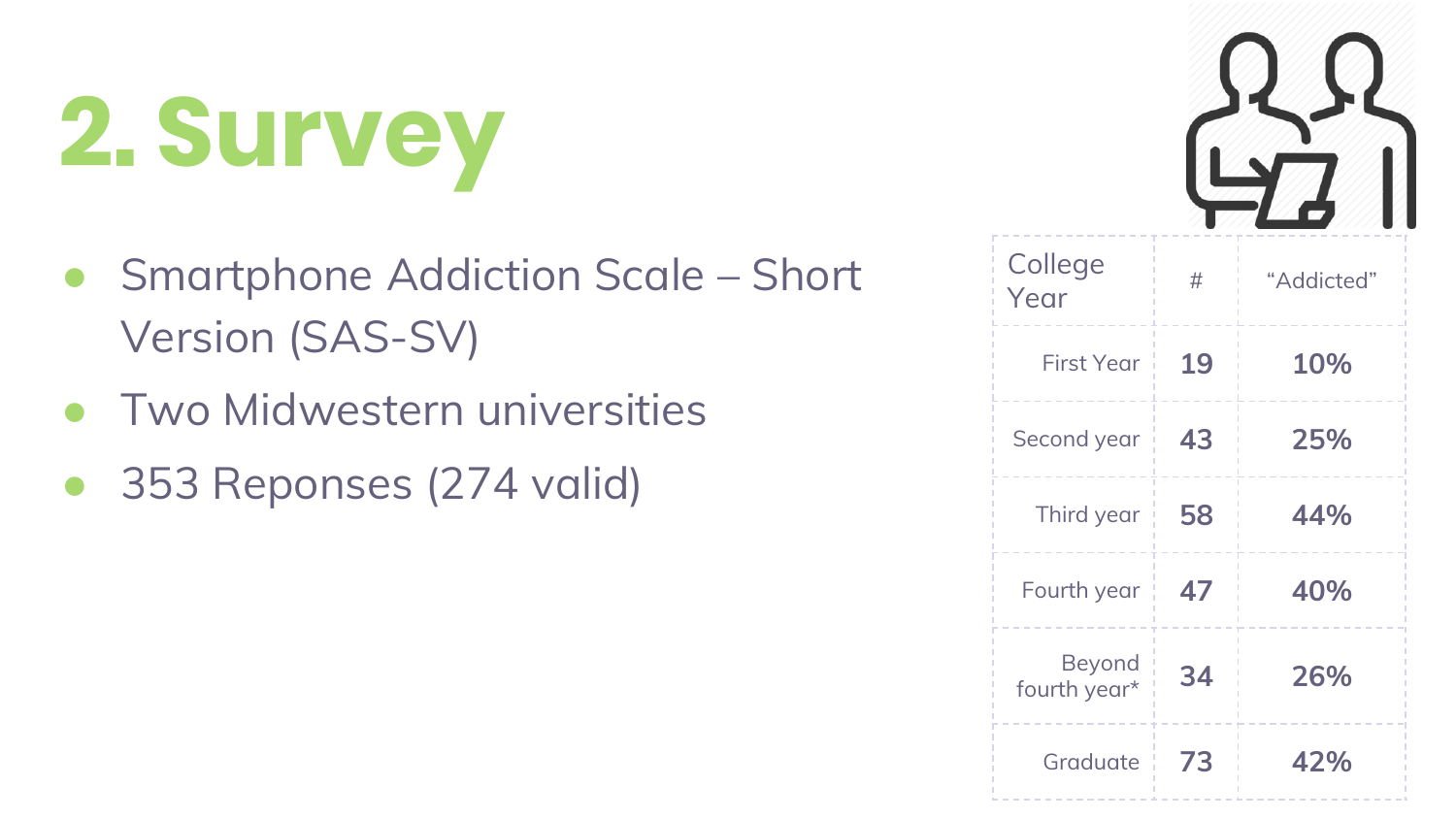# **2. Survey**





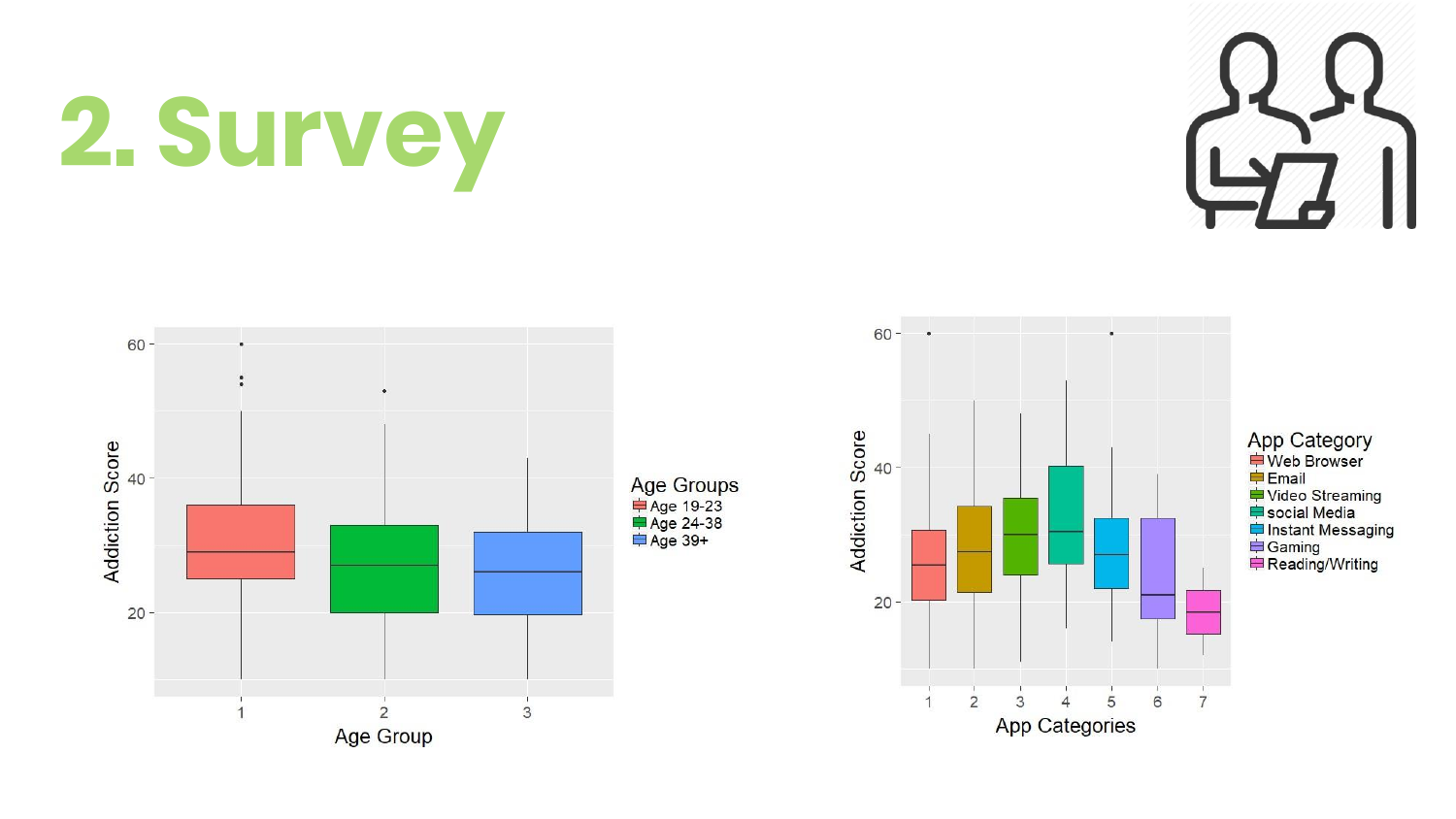### **Next steps**

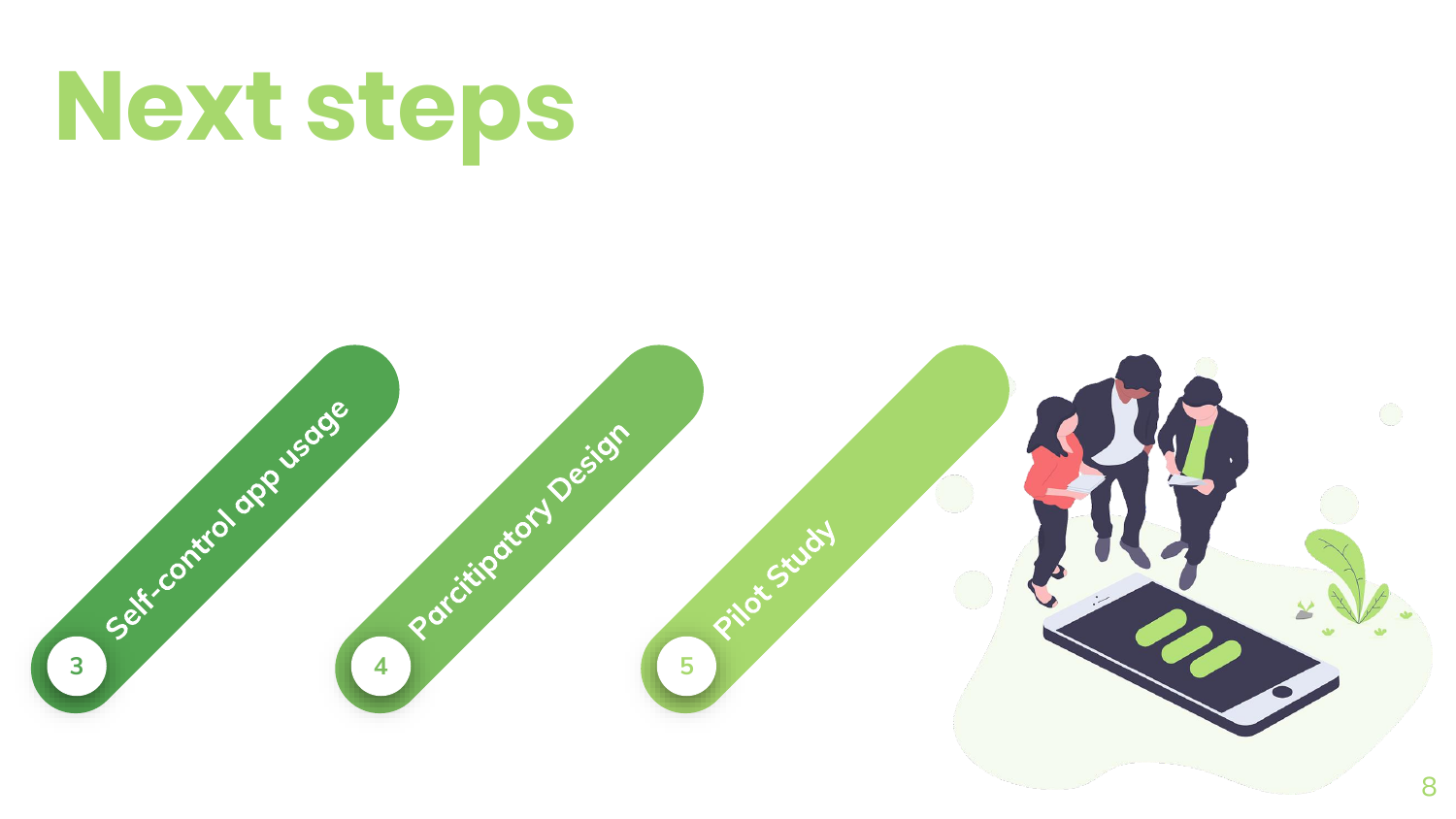